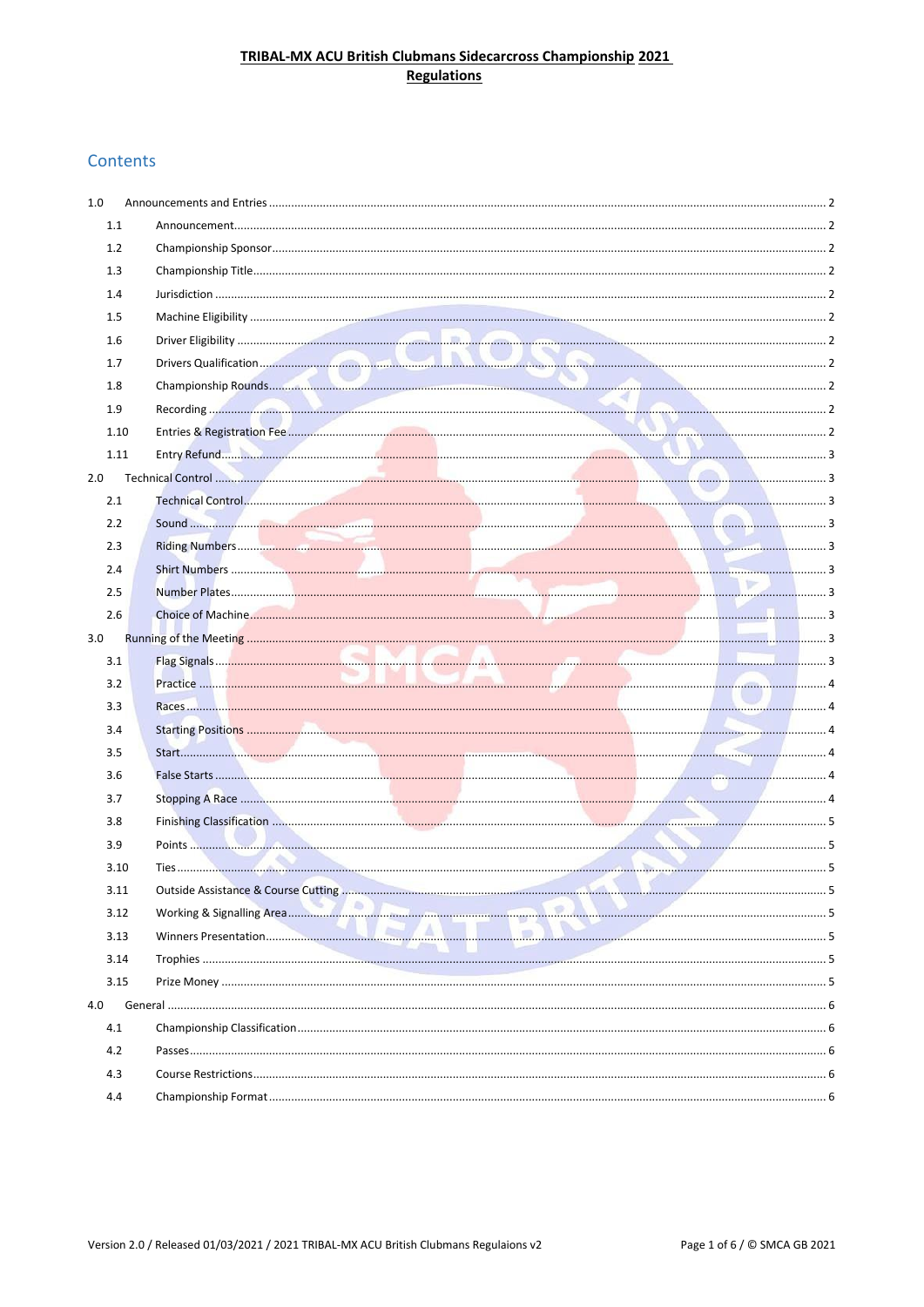## <span id="page-1-0"></span>**1.0 Announcements and Entries**

## <span id="page-1-1"></span>**1.1 Announcement**

The Auto Cycle Union (ACU) will recognise the British Clubman's Sidecarcross Championship which shall be promoted by the Sidecar Motocross Association of GB (SMCA) and together with the appointed clubs organise the British Clubman's Sidecarcross Championship.

## <span id="page-1-2"></span>**1.2 Championship Sponsor**

For the 2021 season the Clubmans Championship will be sponsored by TRIBAL-MX

## <span id="page-1-3"></span>**1.3 Championship Title**

The Championship title for the 2021 season will be 'TRIBAL-MX ACU British Clubmans Sidecarcross Championship'

<span id="page-1-4"></span>**1.4 Jurisdiction**

The meetings will be held under the National Sporting Code of the ACU, a Regional, centre-restricted or open permit, these Championship Conditions and any further Supplementary Regulations or Instructions issued or official announcements made.

## <span id="page-1-5"></span>**1.5 Machine Eligibility**

For sidecar motorcycles meeting current requirements as stated in the ACU Standing Regulations.

## <span id="page-1-6"></span>**1.6 Driver Eligibility**

The championship is open to drivers holding a current ACU or SACU licence or drivers holding a current National or International licence issued by their European FMN regardless of gender, race, colour, nationality, ethnic origin, sexual orientation, disability, religious or philosophical belief, political beliefs, class or trade union membership.

All drivers holding a National or International licence not issued by the ACU and SACU must carry proof of insurance and a written start permission document issued by their FMN. Drivers from other codes (i.e. AMCA, ORPA, MCF) will require an ACU Day licence to compete.

## <span id="page-1-7"></span>**1.7 Drivers Qualification**

The Clubman's Championship is intended, primarily for those regular competitors who do not compete at the highest level in the British Championships. Therefore, only those registered for the championship, (see para 1.8) will be eligible to score points. For simplicity the following drivers, whilst able to compete, are **not** required to register nor are they eligible for points.

- Drivers who finish in the top 10 of the British Championship in the last two years (2018 & 2019). (2020 Excluded due to COVID-19)
- Drivers who have won the Clubman's Championship within the last three years. (Champions from 2017 2019 inclusive) (2020 Excluded due to COVID-19)
- <span id="page-1-8"></span>**1.8 Championship Rounds**

Once officially released a full list of the Clubmans Championship rounds will be will be published on the SMCA Websit[e http://smcagb.moonfruit.com/](http://smcagb.moonfruit.com/)

<span id="page-1-9"></span>**1.9 Recording**

In the event of any questions/queries regarding this series, please contact a member of the SMCA committee. Full contact details for the SMCA committee can be found a[t http://smcagb.moonfruit.com/](http://smcagb.moonfruit.com/)

#### <span id="page-1-10"></span>**1.10 Entries & Registration Fee**

1.8.1 British Sidecarcross Clubman's Championship drivers who are eligible for points, (see para 1.5) must be registered for the championship each season prior to the published registration closing date. The registration fee is £10.00 for SMCA members and £35.00 for non-SMCA members.

Registration forms are available from the SMCA Website and [http://www.sidecarcross.eu/phpBB3/index.php.](http://www.sidecarcross.eu/phpBB3/index.php) There is no restriction on how many drivers may register but all riders who wish to score points in the championship must have completed the registration form and paid the registration fee before 23:59 Sunday 11<sup>th</sup> April 2021. All riders must complete the registration form and inform the SMCA membership secretary of their preferred number to prevent duplication and confusion. Drivers will retain this number throughout the championship. Numbers 1 – 50 are reserved for British Championship runners. Clubmen who have finished in the Top 50 of the 2019 British Championship may retain that number. (2020 Excluded due to COVID-19) The registration fee for any rider who was registered for the 2020 TRIBAL-MX ACU Clubmans Championship, will be waived due to COVID-19.

1.8.2 In addition to the above, registered drivers must complete entry forms for each round and submit that form to the Entry Secretary of the organising club by the closing date with the correct entry fee. Entry is by the first come, first servedprinciple.

Version 2.0 / Released 01/03/2021 / 2021 TRIBAL-MX ACU British Clubmans Regulaions v2 Page 2 of 6 / © SMCA GB 2021 1.8.3. The Clubmans' Championship is a National series; in the event that a Centre Championship race is run in conjunction with the Clubmans' Championship, drivers registered for the Clubmans' **will have priority** over all other drivers up until the closing date for entries.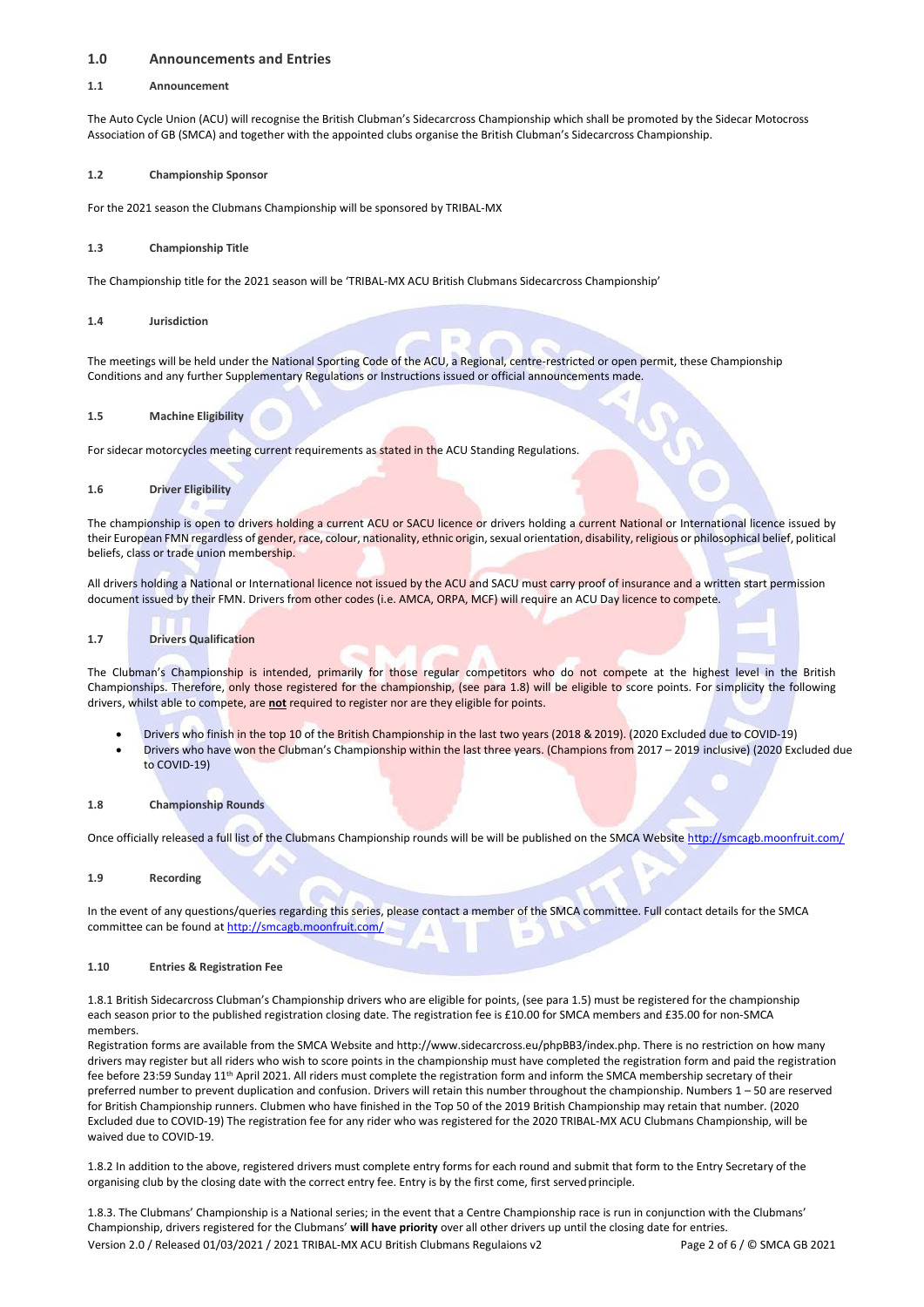1.8.4 Drivers who have registered for the Clubmans may not compete at another venue when a Clubmans round is on. The exception to this is if they have entered the Clubmans round but failed to gain an entry. A refused late entry in this case is regarded as a non-entry. Any driver breaking this rule will have all their points to date removed and they will become non – registered riders for the remainder of that season.

1.8.5 Non-registered drivers should submit their entry to the Entry Secretary of the organising club by the closing date with the correct entry fee. They will be allocated places on a first come, first served basis, up to the maximum number of entries decreed by the club, after the closing date for entries has passed.

#### <span id="page-2-0"></span>**1.11 Entry Refund**

Under no circumstances will refunds be considered once the closing date has passed. Any driver receiving an injury in the month leading up to each event will be required to notify the organiser and send a doctors/hospital certificate to be considered for a refund however this is not guaranteed.

## <span id="page-2-1"></span>**2.0 Technical Control**

## <span id="page-2-2"></span>**2.1 Technical Control**

Riders are allowed to use machines (maximum of 2) as presented to Technical Control under their respective names and starting numbers. A machine can only be presented for technical inspection under one driver's name, unless one is shared by two drivers, in which case it is presented with both drivers' numbers.

#### <span id="page-2-3"></span>**2.2 Sound**

Machines may be sound tested at any/all rounds through the championship and will be tested in line with the ACU regulations.

- 2 stroke engines: 112dB/A (+2db/A before the race; +3dB/A after the race)
- 4 stroke engines: 115dB/A (+2db/A before the race; +3dB/A after the race)

Test procedure: 2 metre max method.

A further review of sound levels may be made at the end of the season.

Any rider whose machine is above the limit documented above will have one minute added to their riding time in the race in question, (electronic timing) or have 5 points deducted from their race score, (manual lap scoring).

## <span id="page-2-4"></span>**2.3 Riding Numbers**

British Championship Drivers may compete using the Championship number issued/agreed by the ACU. All other numbers should be registered with the Secretary of the SMCA. In the event of two drivers entering under the same number those with registered numbers will have primacy. The other driver will then have an alternative number issued/agreed by the organising club.

## <span id="page-2-5"></span>**2.4 Shirt Numbers**

All drivers are to wear numbered riding shirts or bibs, supplied by themselves. The numbers on the shirts must be the same as on the machine. Riding numbers should be in strong contrast to the background.

## <span id="page-2-6"></span>**2.5 Number Plates**

All the machines number plates must comply with current ACU regulations plus a space of 40mm across the complete width of the top of the front number plate must be left clear for any series sponsors logos.

## <span id="page-2-7"></span>**2.6 Choice of Machine**

A maximum of two machines is permitted. Drivers may change machines between races only, any driver switching machines during a race may be disqualified.

## <span id="page-2-8"></span>**3.0 Running of the Meeting**

## <span id="page-2-9"></span>**3.1 Flag Signals**

| Red:                      | ALL riders must stop - (riders must not pass a red flag unless authorised to do so and then only proceed<br>at a slow pace).             |  |  |  |  |  |  |  |  |
|---------------------------|------------------------------------------------------------------------------------------------------------------------------------------|--|--|--|--|--|--|--|--|
| <b>Yellow Motionless:</b> | Danger, take care. Drive slowly.                                                                                                         |  |  |  |  |  |  |  |  |
| Yellow Waved:             | Great Danger, prepare to stop, no overtaking. A significant reduction in speed must be seen; therefore<br>jumps should not be attempted. |  |  |  |  |  |  |  |  |
| Blue:                     | Warning, you are about to be lapped.                                                                                                     |  |  |  |  |  |  |  |  |
| Black with rider No:      | That rider to stop immediately and leave the track.                                                                                      |  |  |  |  |  |  |  |  |
| Green:                    | Under starters orders.                                                                                                                   |  |  |  |  |  |  |  |  |
| White with Green cross:   | Medical attention necessary.                                                                                                             |  |  |  |  |  |  |  |  |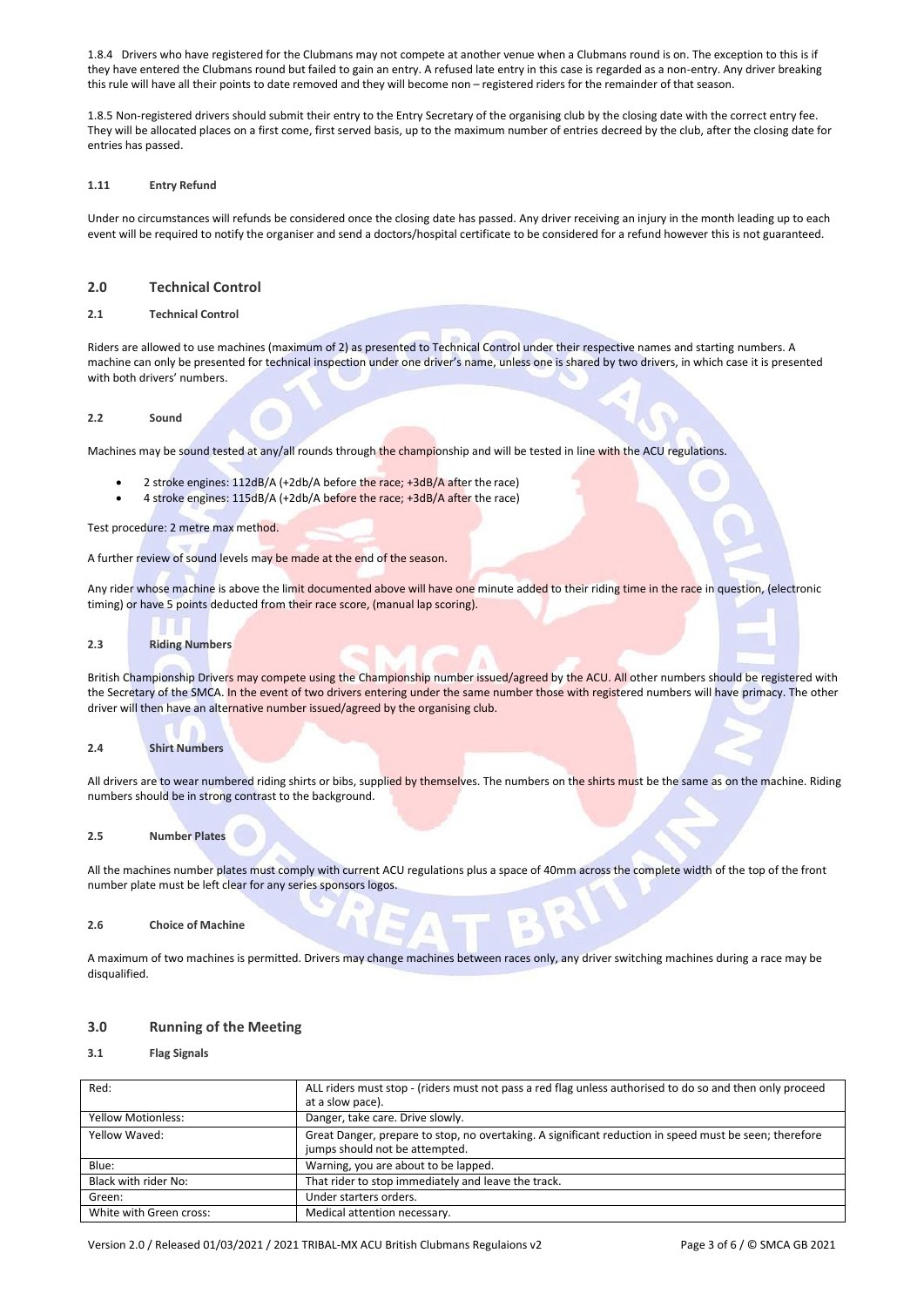All flag signals must be strictly adhered to. Failure to observe these signals may lead to disqualification.

## <span id="page-3-0"></span>**3.2 Practice**

Practice will be held on the morning of the meeting and should be for the minimum period on the actual course as stated in the Supplementary Regulations. All drivers must complete the minimum amount of practice stated in the Supplementary Regulations to be able to race. In the event that a passenger is changed the organising club is to allow a minimum of one sighting lap prior to the start of therace.

<span id="page-3-1"></span>**3.3 Races**

Three races counting towards the championship will be held at each meeting, each of 15 minutes plus 1 lap. These three races must be separated by at least 30 minutes from the last bike leaving the track.

#### <span id="page-3-2"></span>**3.4 Starting Positions**

3.4.1 If electronic timing is available registered riders will come to the line in order of the results from timed qualifying, followed by un-registered riders in timed order.

3.4.2 If electronic timing is not available drivers will come to the line for each race in their championship positions at the start of the meeting. Nonpoints scorers who are registered riders will be balloted for the order they come to the line after points scorers have taken their place, nonregistered riders will be balloted last. If it is the first meeting all registered drivers will come to the line based on their championship positions from the previous year's Clubmans championship; Non-point scorers from the previous year and new riders will be balloted for their start position. Nonregistered drivers will be balloted last.

#### <span id="page-3-3"></span>**3.5 Start**

## 3.5.1 The start will be live engine, clutch type.

3.5.2 The maximum number of machines allowed on the front row is 17. The remainder will go to a second row, maximum 17. In the event that a start line cannot hold 17 then the maximum number of machines allowed by the organising club will go to the front row with the remainder making a second row, (not larger than the front row). All positions on the front row must be filled before drivers can take a position on the second row.

3.5.3 Where deemed necessary for safety reasons, the Clerk of the Course may close a number of gates thus reducing the number of riders on each row.

## 3.5.4 Once a driver has taken their place at the start gate they cannot change it.

3.5.5 A driver is deemed to be under starters orders when the first driver is called to the start line. Any driver who fails to be ready to start within two minutes of the first driver reaching the start line or who causes a start to be unnecessarily delayed in the opinion the starter or the Clerk of the Course may be disqualified from that race.

3.5.6 The starter will hold up a green flag from which moment the drivers are under his control until all drivers are on the start line. When all the drivers are on the start line the starter's assistant will hold up a 15 second board for 15 seconds. At the end of the 15 seconds a 5 second board will be shown and the gate will drop between 5 and 10 seconds after the 5 second is shown.

3.5.7 No one except DRIVERS, PASSENGERS and OFFICIALS shall be permitted in the area of the starting gate. Drivers may only "groom" behind the start gate and no tools or outside assistance is allowed.

#### <span id="page-3-4"></span>**3.6 False Starts**

3.6.1 All false starts shall be indicated by waving a red flag. All drivers should go back to the waiting zone and await further announcements regarding the re-start.

3.6.2 Any driver not admitted to the initial start cannot be introduced after a false start.

3.6.3 In the case of an immediate restart drivers may only exchange machines in the WaitingZone.

3.6.4 In the case that the re-start will not take place immediately riders will return to the waiting zone to be instructed if they can return to the paddock.

#### <span id="page-3-5"></span>**3.7 Stopping A Race**

3.7.1 The Clerk of the Course has the right, for safety reasons or other cases of force majeure, to stop a race prematurely or to cancel a part or the whole of the meeting.

3.7.2 The Clerk of the course may exclude one or more drivers, deemed to be at fault for the race being stopped, from taking part in the restart.

3.7.3 If a Championship race is stopped before 5 minutes has elapsed there will be a complete restart. This will be deemed a new race.

3.7.4 Drivers will return to the waiting zone to await an official announcement. Restarts will take place as soon aspossible.

3.7.5 In the event of a complete re-start drivers who missed the waiting zone for the original start are permitted to participate in the re-start.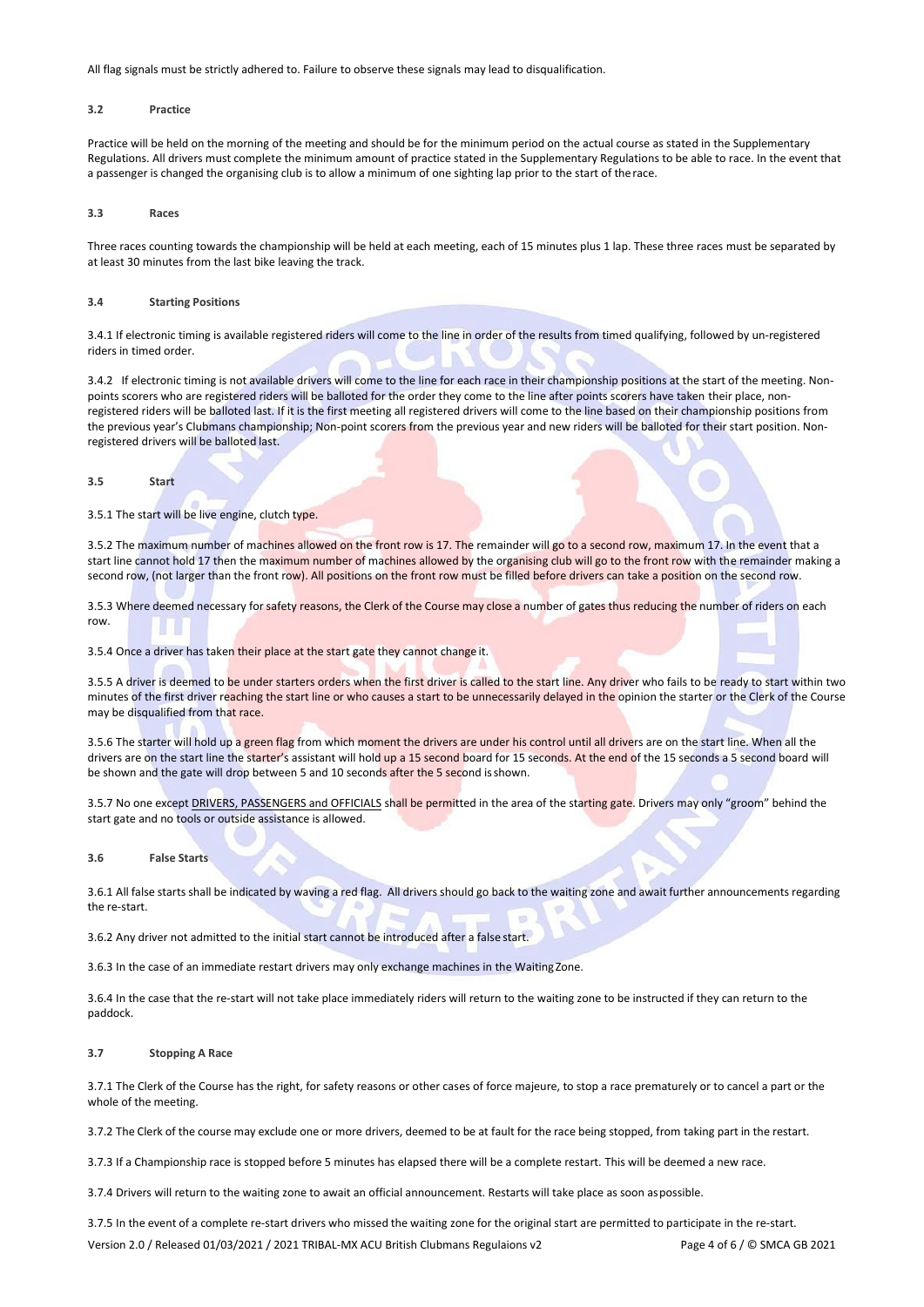3.7.6 If a race has to be stopped after the leader has completed half of the race time, (not including any extra laps), it will be considered to have finished.

3.7.7 The order of classification shall be based upon the order of last crossing the finish line prior to the showing of the red flag, and only competitors who are racing at the showing of the red flag and have completed 50% of the number of laps (rounded down) completed by the race leader will be classified.

3.7.8 If a race has to be stopped after the leader has taken the chequered flag they will be classified as having finished therace.

3.7.9 The order of classification for those drivers who have not taken the chequered flag shall be based upon the order of last crossing the finish line prior to the showing of the red flag, and only competitors who are racing at the showing of the red flag and have completed 50% of the overall race distance (rounded down) will be classified.

## <span id="page-4-0"></span>**3.8 Finishing Classification**

The order of classification shall be based upon the number of laps completed and order of finish; i.e. all riders finishing on the same lap as the winner will be classified in the order they cross the finish line followed by drivers with one less lap, two less laps and so on. Drivers must cross the finish line within 5 minutes of the arrival of the winner.

## <span id="page-4-1"></span>**3.9 Points**

Points will be awarded in the following order for positions 1 to 20.

| <b>Position</b> |                           |              |    |    |   |    |   |    |         | $\sim$<br>πu<br>__ | . . | <b></b> | --<br>__ | $\overline{a}$<br>- | -- | Τp | - -<br>- - | $\sim$<br>. .<br>. .<br>ᅩ<br>__ | --<br>$\sim$ | 20<br>__ |
|-----------------|---------------------------|--------------|----|----|---|----|---|----|---------|--------------------|-----|---------|----------|---------------------|----|----|------------|---------------------------------|--------------|----------|
| <b>Points</b>   | $\sim$ $\sim$<br><u>_</u> | $\sim$<br>__ | 20 | -- | ᅩ | -- | - | -- | <b></b> | . .                | ∸   |         |          |                     |    |    |            |                                 |              |          |

## <span id="page-4-2"></span>**3.10 Ties**

3.10.1 If a tie occurs on points scored on the day, it will be resolved on the highest place in the last race. If this fails to decide a tie it will then be decided by the highest place in the second race.

3.10.2 If a tie occurs at the end of the championship it will be resolved in favour of the driver gaining the greater number of first places, or if this fails to decide a tie, then in favour of the driver gaining the greater number of second places and so on, down to lastplace.

## <span id="page-4-3"></span>**3.11 Outside Assistance & Course Cutting**

3.11.1 If during a race a driver receives outside assistance other than that provided by the organisers in the interest of safety, that driver may be disqualified. Drivers receiving signals from persons in prohibited areas may be disqualified or have penalties added.

3.11.2 If for any reason a driver leaves the course, they must re-join it as closely as possible to the point where they left the course without any outside assistance. The driver must not gain any advantage. If any advantage is obtained they may be disqualified.

#### <span id="page-4-4"></span>**3.12 Working & Signalling Area**

3.12.1 A trackside working area must be available. Only in this area may mechanics make repairs or adjustments to the machines during races/qualification. The working area must be clearly defined and marked. The entrance must be properly controlled for both people and machines. Any maintenance outside of the work area may only be carried out by the driver and/or passenger. Any machine taken back to the paddock during a race will not be allowed to rejoin that race.

3.12.2 The signal area must be behind chestnut fencing.

#### <span id="page-4-5"></span>**3.13 Winners Presentation**

If prize money and/or trophies are to be awarded, then the first three crews overall on the day must take part in the official prize giving ceremony which will be held as soon as possible after completion of the final race of the meeting.

#### <span id="page-4-6"></span>**3.14 Trophies**

Six Trophies (2 x 1<sup>st</sup> Place, 2 x 2<sup>nd</sup> Place, 2 x 3<sup>rd</sup> Place) will be provided to the club by the SMCA at each round of the Clubmans Championship. A nominated person from the hosting club will be responsible for handing out the trophies during the winners presentation.

## <span id="page-4-7"></span>**3.15 Prize Money**

Prize money is at the discretion of the organising club. All prize money will be paid on the day of the event but if unforeseen circumstances arise riders will be advised on the day and cheques will be posted to the relevant riders via recorded delivery within 7 days of completion of the meeting.